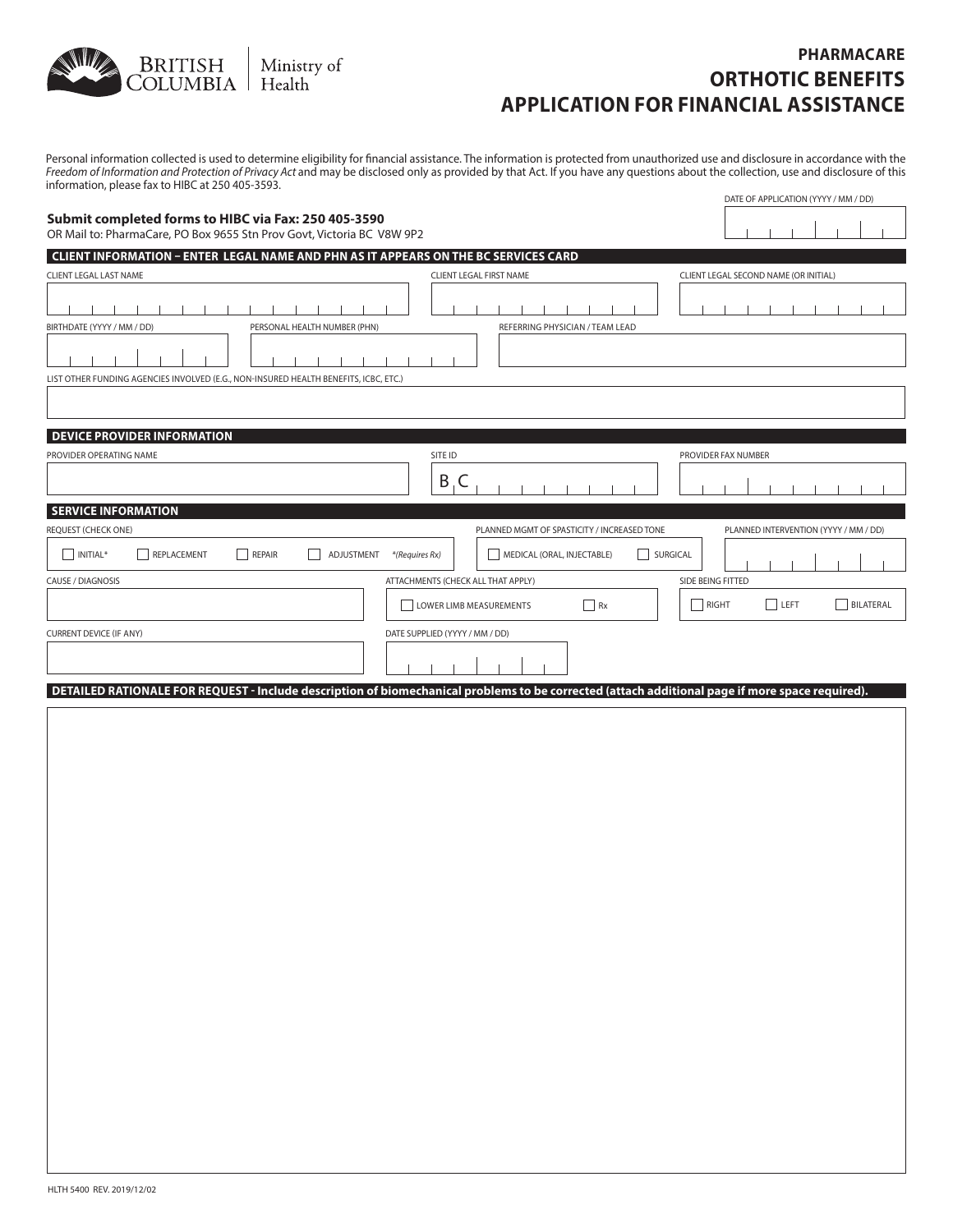# **ORTHOTIC BENEFITS: APPLICATION FOR FINANCIAL ASSISTANCE PAGE 2**

| CLIENT LEGAL LAST NAME                                                | PERSONAL HEALTH NUMBER (PHN)            |               |                                   | DATE OF APPLICATION (YYYY / MM / DD) |                               |  |
|-----------------------------------------------------------------------|-----------------------------------------|---------------|-----------------------------------|--------------------------------------|-------------------------------|--|
|                                                                       |                                         |               |                                   |                                      |                               |  |
| <b>DETAILED INFORMATION</b>                                           |                                         |               |                                   |                                      |                               |  |
|                                                                       | <b>DETAILS / PART # / QUANTITY</b>      |               | <b>PHARMACARE PRICE</b>           |                                      | PROVIDER PRICE (IF DIFFERENT) |  |
|                                                                       |                                         |               |                                   |                                      |                               |  |
|                                                                       |                                         |               |                                   |                                      |                               |  |
|                                                                       |                                         |               |                                   |                                      |                               |  |
|                                                                       |                                         |               |                                   |                                      |                               |  |
|                                                                       |                                         |               |                                   |                                      |                               |  |
|                                                                       |                                         |               |                                   |                                      |                               |  |
|                                                                       |                                         |               |                                   |                                      |                               |  |
|                                                                       |                                         |               |                                   |                                      |                               |  |
|                                                                       |                                         |               |                                   |                                      |                               |  |
|                                                                       |                                         |               |                                   |                                      |                               |  |
|                                                                       |                                         |               |                                   |                                      |                               |  |
|                                                                       |                                         |               |                                   |                                      |                               |  |
|                                                                       |                                         |               |                                   |                                      |                               |  |
|                                                                       |                                         |               |                                   |                                      |                               |  |
| <b>PHARMACARE USE ONLY</b>                                            |                                         |               |                                   |                                      |                               |  |
| AMOUNT APPROVED                                                       | QTY<br>PIN                              |               | TOTAL PHARMACARE AMOUNT REQUESTED |                                      | PROVIDER TOTAL (IF DIFFERENT) |  |
|                                                                       |                                         |               |                                   |                                      |                               |  |
|                                                                       |                                         |               |                                   |                                      |                               |  |
|                                                                       |                                         |               |                                   |                                      |                               |  |
| REQUEST APPROVED<br>$\sqcup$                                          | PHARMACARE PLAN*                        | DATE REVIEWED | APPROVAL ENDS                     |                                      |                               |  |
| MORE INFORMATION REQUIRED<br>$\Box$<br>REQUEST NOT APPROVED<br>$\Box$ |                                         |               |                                   |                                      |                               |  |
|                                                                       | *(SUBJECT TO CHANGE<br>WITHOUT NOTICE). |               | DATE FAXED BACK                   |                                      |                               |  |
| COMMENTS                                                              |                                         |               |                                   |                                      |                               |  |
|                                                                       |                                         |               |                                   |                                      |                               |  |
|                                                                       |                                         |               |                                   |                                      |                               |  |
|                                                                       |                                         |               |                                   |                                      |                               |  |
|                                                                       |                                         |               |                                   |                                      |                               |  |
|                                                                       |                                         |               |                                   |                                      |                               |  |
|                                                                       |                                         |               |                                   |                                      |                               |  |
|                                                                       |                                         |               |                                   |                                      |                               |  |
|                                                                       |                                         |               |                                   |                                      |                               |  |
|                                                                       |                                         |               |                                   |                                      |                               |  |
|                                                                       |                                         |               |                                   |                                      |                               |  |
|                                                                       |                                         |               |                                   |                                      |                               |  |
|                                                                       |                                         |               |                                   |                                      |                               |  |
|                                                                       |                                         |               |                                   |                                      |                               |  |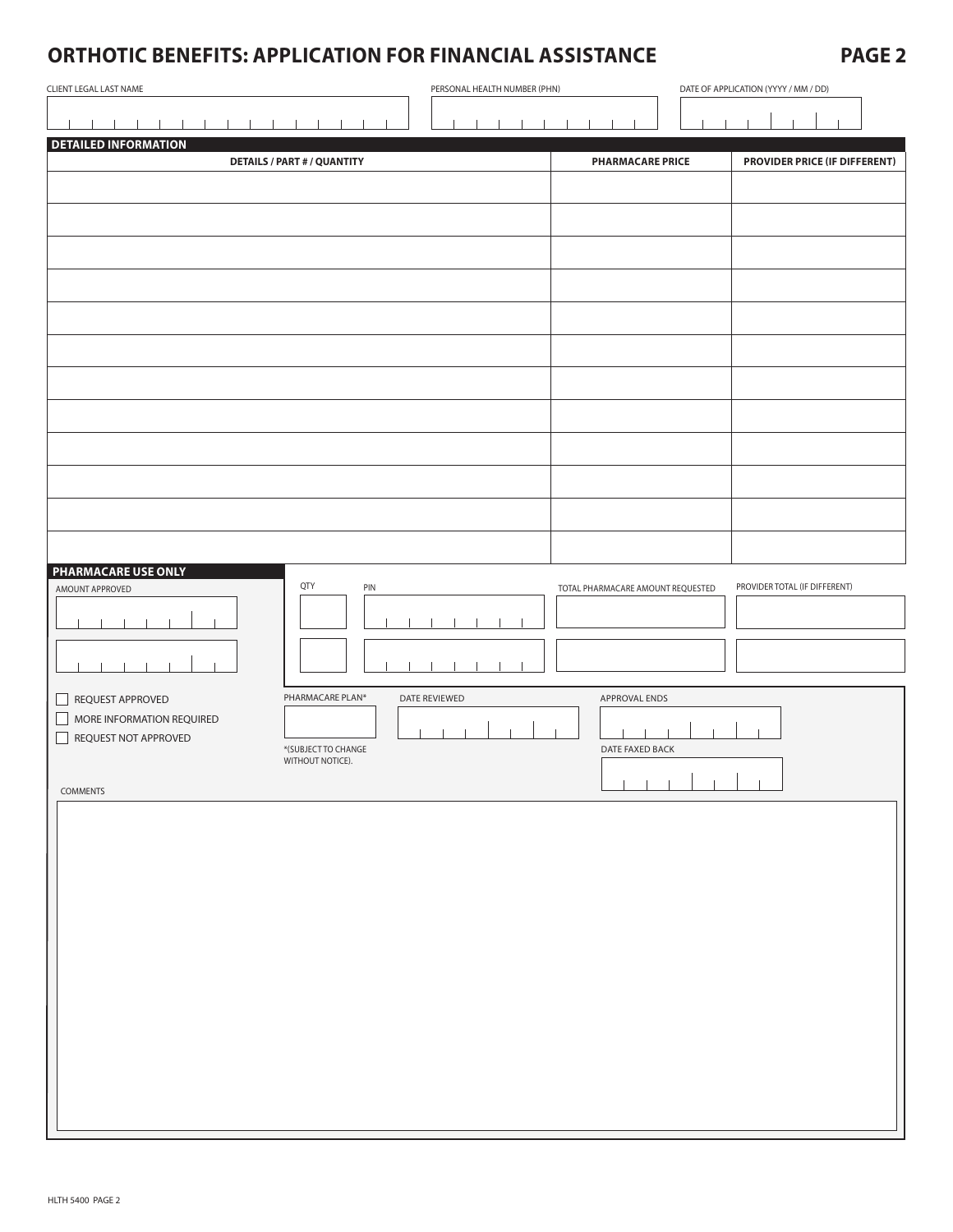# **ORTHOTIC BENEFITS: APPLICATION FOR FINANCIAL ASSISTANCE PAGE 3**

| CLIENT LEGAL LAST NAME                                                                                                                                                                                                                                                                                                   |                                                                                                                                                                                                                                                                                                                                                                                                       |                           | PERSONAL HEALTH NUMBER (PHN) |  |                              |  | DATE OF APPLICATION (YYYY / MM / DD) |
|--------------------------------------------------------------------------------------------------------------------------------------------------------------------------------------------------------------------------------------------------------------------------------------------------------------------------|-------------------------------------------------------------------------------------------------------------------------------------------------------------------------------------------------------------------------------------------------------------------------------------------------------------------------------------------------------------------------------------------------------|---------------------------|------------------------------|--|------------------------------|--|--------------------------------------|
|                                                                                                                                                                                                                                                                                                                          |                                                                                                                                                                                                                                                                                                                                                                                                       |                           |                              |  |                              |  |                                      |
|                                                                                                                                                                                                                                                                                                                          | PHARMACARE ELIGIBILITY PERSONAL INJURY                                                                                                                                                                                                                                                                                                                                                                |                           |                              |  |                              |  |                                      |
|                                                                                                                                                                                                                                                                                                                          | You must complete this section for each application even if you were previously approved for PharmaCare coverage.<br>(Note: for your own protection, do not sign blank copies of forms and leave them with your provider for future use. PharmaCare may delay or deny payment to<br>providers who ask their clients to sign blank forms. Clients may then be responsible for payment of the device.). |                           |                              |  |                              |  |                                      |
| Yes<br>$\Box$ No                                                                                                                                                                                                                                                                                                         | Do you need the device due to a condition (i.e., injury, illness or other) allegedly caused by another person's act or omission?<br>(e.g., motor vehicle crash, accident, or assault)<br>If no, please complete the Client Certification section below. If yes, please answer the following:                                                                                                          |                           |                              |  |                              |  |                                      |
| Do you have an approved PharmaCare form #5467/patient statement already on file?<br>Yes<br><b>No</b><br>If no, please complete and submit form #5467 to PharmaCare for review of your eligibility. If yes, please answer the following:                                                                                  |                                                                                                                                                                                                                                                                                                                                                                                                       |                           |                              |  |                              |  |                                      |
| Have the circumstances of the settlement or award changed since your last application?<br>Yes<br>No<br>If yes, please complete and submit form #5467 to PharmaCare for review of your eligibility and complete the Client Certification section below.<br>If no, please complete the Client Certification section below. |                                                                                                                                                                                                                                                                                                                                                                                                       |                           |                              |  |                              |  |                                      |
| <b>CLIENT/AGENT CERTIFICATION</b>                                                                                                                                                                                                                                                                                        |                                                                                                                                                                                                                                                                                                                                                                                                       |                           |                              |  |                              |  |                                      |
| Please read the following statements:                                                                                                                                                                                                                                                                                    |                                                                                                                                                                                                                                                                                                                                                                                                       |                           |                              |  |                              |  |                                      |
| I have read and understood the information on this application.                                                                                                                                                                                                                                                          |                                                                                                                                                                                                                                                                                                                                                                                                       |                           |                              |  |                              |  |                                      |
| I hereby certify that the information given in this application, and in any documents attached to or forming part of this application, is true and correct.                                                                                                                                                              |                                                                                                                                                                                                                                                                                                                                                                                                       |                           |                              |  |                              |  |                                      |
| I understand that I am responsible for any outstanding balance if the cost of my device and/or service exceeds PharmaCare coverage. My provider has explained the billing to me.                                                                                                                                         |                                                                                                                                                                                                                                                                                                                                                                                                       |                           |                              |  |                              |  |                                      |
| I understand that PharmaCare will recover any costs that exceed the amount I am entitled to under the PharmaCare plan or benefits eligibility requirements.                                                                                                                                                              |                                                                                                                                                                                                                                                                                                                                                                                                       |                           |                              |  |                              |  |                                      |
| I have been advised of PharmaCare's replacement policy. I understand that I will not be eligible for another orthotic device for this limb for at least one year and then only upon<br>demonstration that the existing device no longer meets my basic functionality needs.                                              |                                                                                                                                                                                                                                                                                                                                                                                                       |                           |                              |  |                              |  |                                      |
| I understand that I must register for Fair PharmaCare before any device and/or service is dispensed to receive income-based Fair PharmaCare coverage. Without registration, my Fair<br>PharmaCare deductible will be \$10,000.00.                                                                                        |                                                                                                                                                                                                                                                                                                                                                                                                       |                           |                              |  |                              |  |                                      |
|                                                                                                                                                                                                                                                                                                                          |                                                                                                                                                                                                                                                                                                                                                                                                       |                           |                              |  |                              |  |                                      |
| CLIENT/AGENT SIGNATURE                                                                                                                                                                                                                                                                                                   |                                                                                                                                                                                                                                                                                                                                                                                                       | CLIENT/AGENT NAME (PRINT) |                              |  |                              |  | DATE SIGNED (YYYY / MM / DD)         |
| <b>ORTHOTIST CERTIFICATION</b>                                                                                                                                                                                                                                                                                           |                                                                                                                                                                                                                                                                                                                                                                                                       |                           |                              |  |                              |  |                                      |
|                                                                                                                                                                                                                                                                                                                          | • I hereby certify that the information on this application is true, correct and complete to the best of my knowledge.                                                                                                                                                                                                                                                                                |                           |                              |  |                              |  |                                      |
| • I hereby certify that I am the person responsible for assessing, fitting, and caring for this client and, as such, will complete the client's assessment, casting, fitting<br>and follow-up care. Any services provided to the client by a CBCPO resident will be under my direct supervision.                         |                                                                                                                                                                                                                                                                                                                                                                                                       |                           |                              |  |                              |  |                                      |
| • I have explained the information on this application to my client and/or their agent.                                                                                                                                                                                                                                  |                                                                                                                                                                                                                                                                                                                                                                                                       |                           |                              |  |                              |  |                                      |
| ORTHOTIST SIGNATURE                                                                                                                                                                                                                                                                                                      |                                                                                                                                                                                                                                                                                                                                                                                                       | ORTHOTIST NAME (PRINT)    |                              |  | <b>CBCPO CERTIFICATION #</b> |  | DATE SIGNED (YYYY / MM / DD)         |